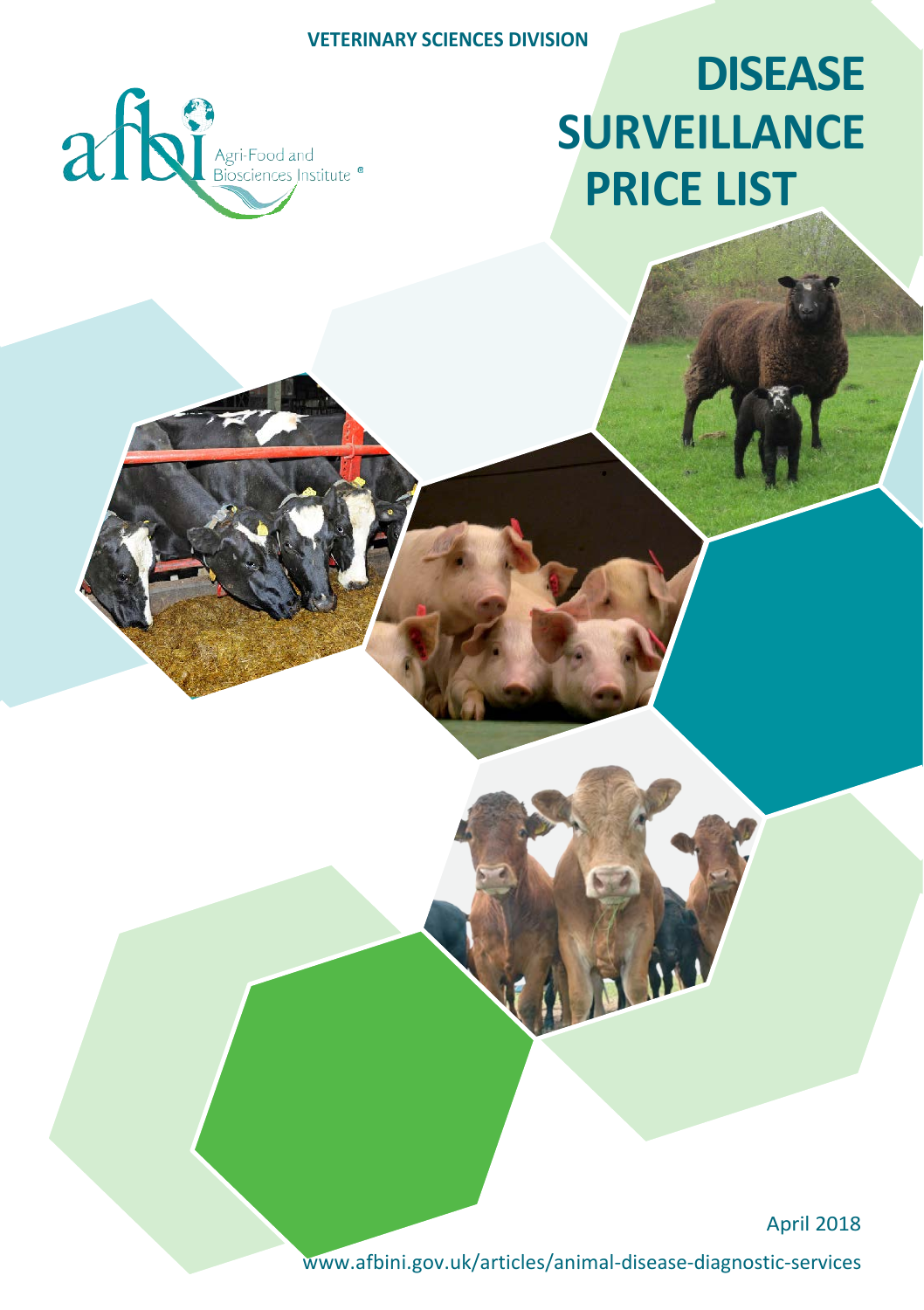## **Office Hours DiseaseSurveillance and Investigation Branch**

| Day              | Opening hours                                                       |
|------------------|---------------------------------------------------------------------|
| Monday to Friday | 9.00 am to 5.00 pm<br>(4.30 pm latest time for receipt of carcases) |
| Saturday         | Closed                                                              |
| Public holidays  | By arrangement only                                                 |

#### **Contact details**

| <b>Type of Query</b>                                        | Contact numbers                            | Email                                                         |
|-------------------------------------------------------------|--------------------------------------------|---------------------------------------------------------------|
| Stormont: Diagnostic Unit<br>(non-carcase submissions)      | Tel: (028) 90525649<br>Fax: (028) 90525730 | DSIBsample.enquiries@afbini.gov.uk                            |
| Stormont: Post-mortem<br>Reception<br>(carcase submissions) | Tel: (028) 90525618<br>Fax: (028) 90525767 |                                                               |
| Omagh                                                       | Tel: (028) 82243337<br>Fax: (028) 82244228 |                                                               |
| <b>AFBI Cattle Health Scheme</b><br>& BVD testing           | Tel: (028) 90525749<br>Fax: (028) 90525730 | cattlehealthscheme@afbini.gov.uk<br>BVD.testing@afbini.gov.uk |
| Invoice queries                                             | Tel: (028) 90255625                        |                                                               |
| <b>VSD General enquiries</b>                                | Fax: (028) 90525773                        | info@afbini.gov.uk                                            |

#### **Postal addresses- Disease Surveillance and Investigation Branch**

| Centre        | <b>Address</b>                                      |
|---------------|-----------------------------------------------------|
| AFBI Stormont | Stoney Road, Ballymiscaw, Stormont, Belfast BT4 3SD |
| AFBI Omagh    | 43 Beltany Road, Coneywarren, Omagh BT78 5NF        |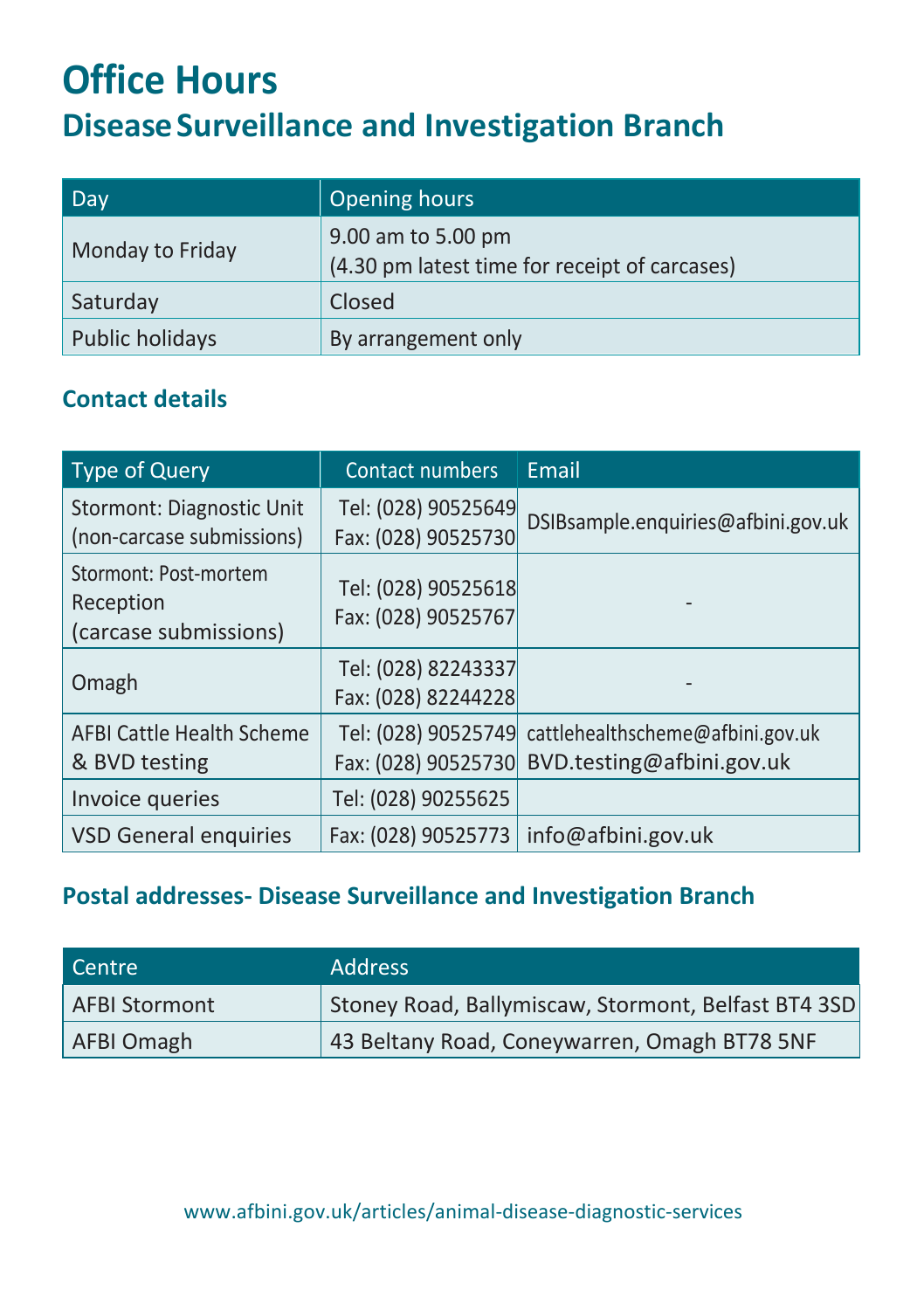Please contact the laboratory for any prices that do not appear on the list.

#### **Pathology**

| Post-mortem<br><b>Examinations</b>                                                                  | Fee<br>(£exVAT)<br>single         | Fee<br>(£exVAT)<br>Per batch       | Maxbatchsize                                                                   |
|-----------------------------------------------------------------------------------------------------|-----------------------------------|------------------------------------|--------------------------------------------------------------------------------|
| Cattle <sup>D</sup><br>-over 18 months<br>-under 18 months<br>-under 1 month<br>Foetuses/stillborns | 140.00<br>95.50<br>49.50<br>20.00 | 272.00<br>184.00<br>91.50<br>36.00 | $\mathfrak{p}$<br>$\overline{2}$<br>$\overline{\phantom{a}}$<br>$\overline{3}$ |
| Sheep, goats, deer $D$<br>- over 6 months<br>- under 6 months<br>- foetuses                         | 44.50<br>22.00<br>20.00           | 82.00<br>38.00<br>36.00            | $\overline{\phantom{a}}$<br>$\overline{2}$<br>3                                |
| Pigs <sup>D</sup><br>- over 6 months<br>- under 6 months<br>- foetuses                              | 36.00<br>18.50<br>20.00           | 67.00<br>32.50<br>36.00            | $\overline{2}$<br>$\mathfrak{p}$<br>litter                                     |
| Horses <sup>D</sup><br>- over 12 months<br>- under 12 months<br>- foetuses/stillborns               | 119.00<br>83.00<br>48.00          | 225.00<br>154.00<br>95.00          | $\overline{2}$<br>$\overline{2}$<br>$\overline{3}$                             |
| Poultry/game birds and pigeons <sup>D</sup><br>-batch of eggs                                       | 17.00<br>n/a                      | 37.00<br>12.50                     | 6<br>10                                                                        |
| Viscera from farmed species <sup>D</sup><br>(test as for post-mortem)                               | 49.50                             | 91.50                              | $\overline{2}$                                                                 |

D Subsidised by DAERA

Note: Post-mortem fees include any ancillary microbiological, biochemical and other tests deemed appropriate by AFBI. Requests for tests which fall outside this definition will be charged for additionally.

### **Histopathology**

|                                                                  | <b>Fee</b><br>(£ ex VAT) |
|------------------------------------------------------------------|--------------------------|
| Haematoxylin and eosin first tissue block with interpretation    | 22.00                    |
| Haematoxylin and eosin first tissue block with no interpretation | 12.00                    |
| Additional blocks from same case                                 | 16.50                    |
| Special histological stains                                      | <b>POA</b>               |
| Immunostaining                                                   | 21.30                    |
| Fixed tissue paraffin block                                      | 5.50                     |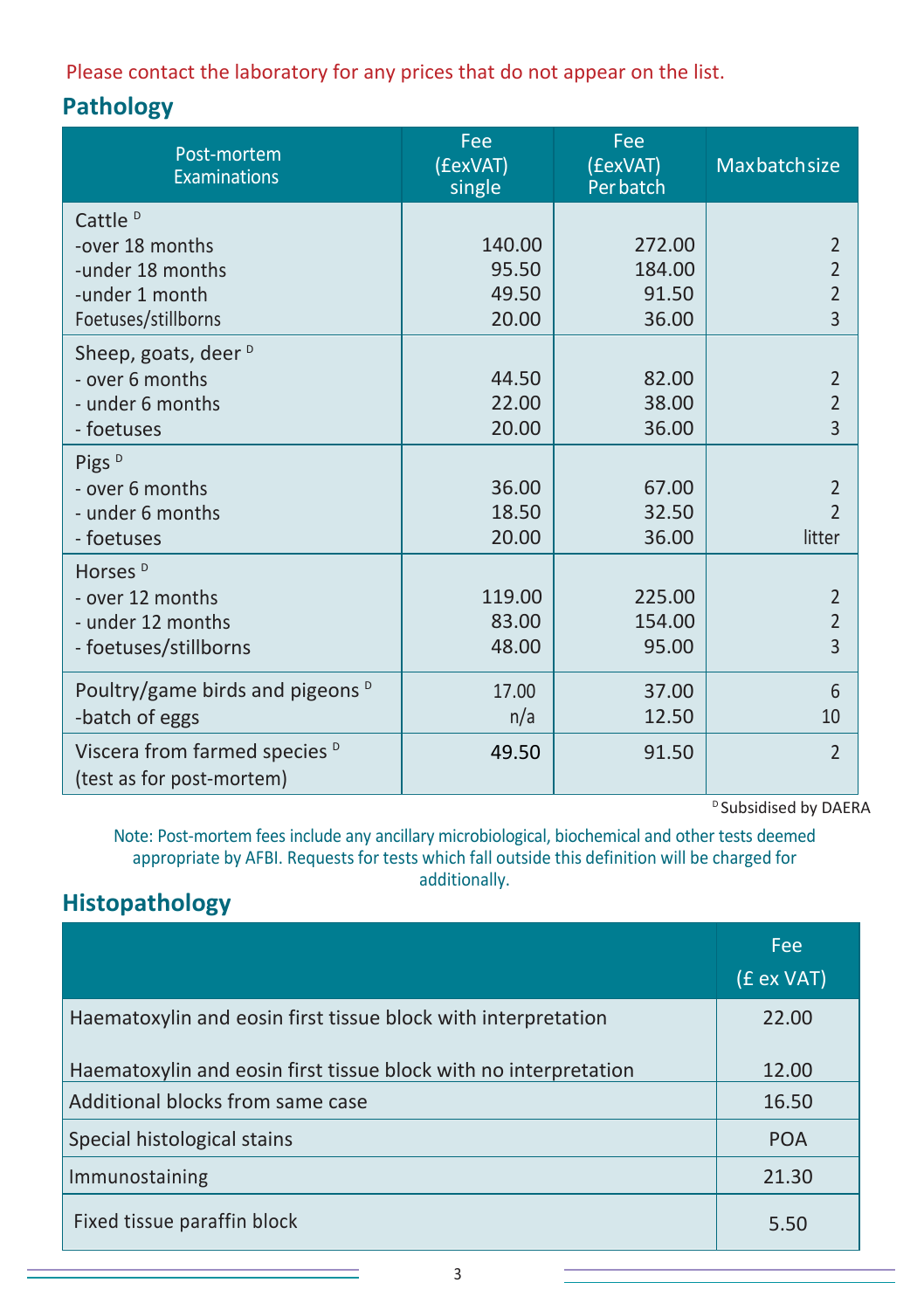#### **Enteric disease packages D**

|                                                                                  | Fee(£exVAT) |
|----------------------------------------------------------------------------------|-------------|
|                                                                                  | per package |
| Package A (neonatal enteritis- all species)                                      | 17.00       |
| Faeces: Bacterial culture, rotavirus, coronavirus (bovine only), Cryptosporidium |             |
| Package B (eg young ruminants, horses, pigs)                                     | 16.00       |
| Faeces: Bacterial culture, worm/fluke egg count, coccidia                        |             |
| Package C (eg young cattle)                                                      | 18.00       |
| Faeces: Bacterial culture, worm/fluke egg count, coccidia                        |             |
| Blood: BVDV antigen ELISA                                                        |             |
| Package D (eg adult ruminants)                                                   | 20.00       |
| Faeces: Bacterial culture, worm/fluke count, Johne's PCR                         |             |
| Package E (eg adult ruminants)                                                   | 12.50       |
| Faeces: Salmonella culture and Johne's PCR                                       |             |
| Package F (eg adult cattle)                                                      | 25.00       |
| Faeces: Bacterial culture, worm/fluke count, Johne's PCR                         |             |
| Blood: BVD antigen ELISA and Johne's antibody                                    |             |
| Package G (pig enteric disease)                                                  | 22.00       |
| Faeces: Bacterial culture, Serpulina hyodysenteriae worm egg count               |             |
| Equine Neonatal Enteritis Package                                                | 21.50       |
| Bacterial culture, rotavirus, <i>Cryptosporidium</i> and <i>C. difficile</i>     |             |

#### **Respiratory Disease packages D**  $\circ$  Desembed by DAERA

|                                                                                 | Fee(£exVAT)<br>perpackage |
|---------------------------------------------------------------------------------|---------------------------|
| Bovine Respiratory Package A (Single Viral Serology):                           |                           |
| BVDV, BRSV, PI3V and IBR antibodies (ELISAs) on single serum                    | 14.60                     |
| Bovine Respiratory Package B (Paired Viral Serology):                           |                           |
| BVDV, BRSV, PI3V and IBR seroconversion (ELISAs) on paired sera                 | 31.00                     |
| Bovine Respiratory Package C (Viral Immunofluorescence):                        |                           |
| BVDV, BRSV, PI3V and IBR immunofluorescence on nasal swabs or tissue            | 17.50                     |
| Bovine Respiratory Package D (Virus Isolation):                                 |                           |
| BVDV, BRSV, PI3V and IBR virus isolation on nasal swabs or tissue               | 17.50                     |
| Bovine Respiratory Package E (Virus and Mycoplasma Detection):                  |                           |
| BVDV, BRSV, PI3V and IBR, immunofluorescence and <i>Mycoplasma bovis</i> PCR on | 20.50                     |
| nasal swabs or tissue                                                           |                           |

D<sub>D</sub>Subsidised by DAERA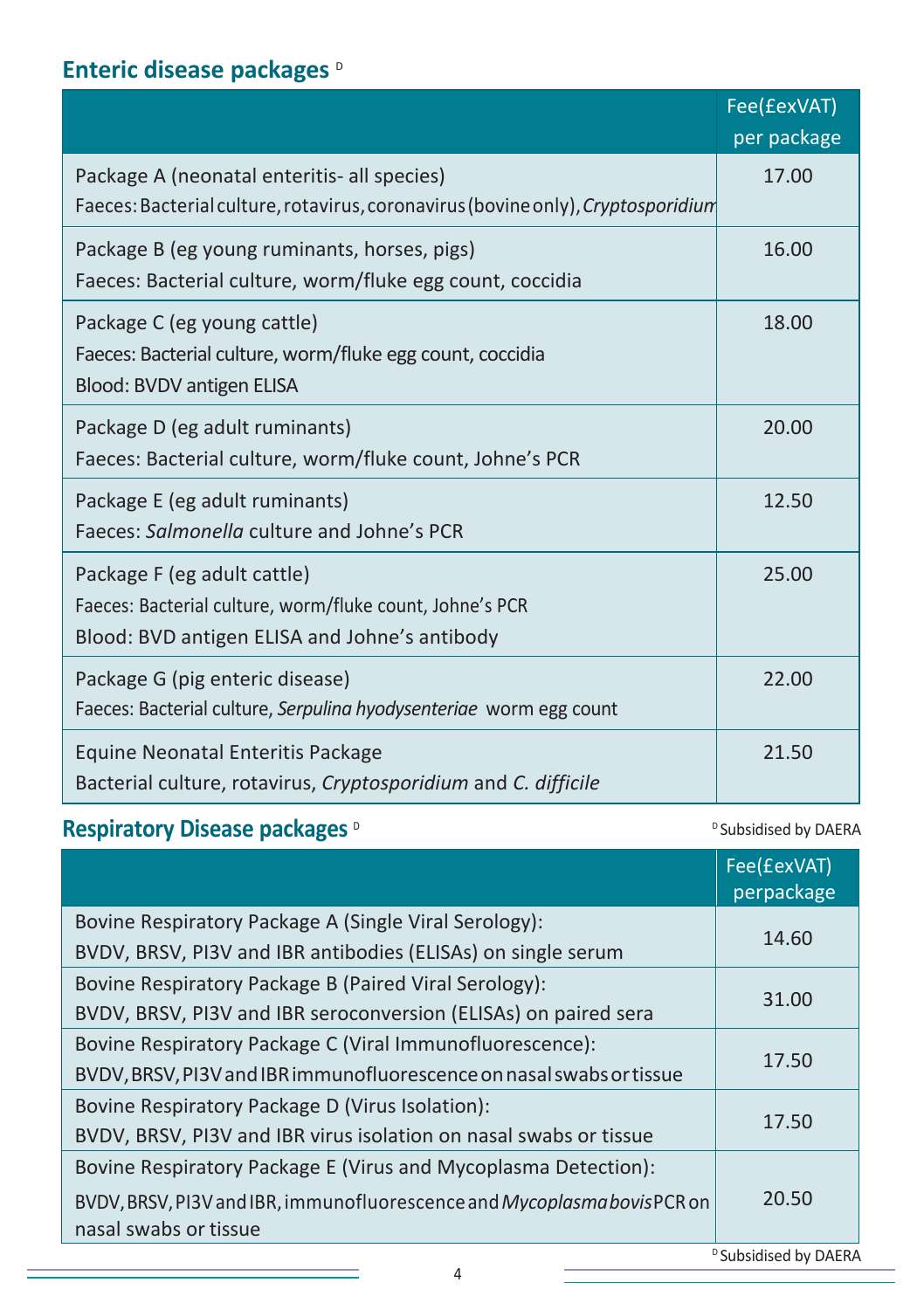### **Clinical chemistry packages**

|                                                                                                                                                                        | Fee(£exVAT)<br>perpackage |
|------------------------------------------------------------------------------------------------------------------------------------------------------------------------|---------------------------|
| Ruminant Comprehensive Profile <sup>D</sup><br>Total protein, albumin, globulin, Ca, Mg, phosphorous, urea, BHB, GLDH, GGT,<br>copper, GPX (heparinised blood for GPX) | 27.00                     |
| <b>Bovine Production Profile</b><br>Total protein, albumin, globulin, Mg, urea, BHB, nonsterified fatty acids (NEFA)                                                   | 31.30                     |
| Illthrift Profile <sup>D</sup><br>Total protein, albumin, globulin, urea, GGT, GLDH, copper, GPX (heparinised<br>blood for GPX)                                        | 18.50                     |
| <b>Bovine Mini Profile</b><br>Urea, BHB, nonsterified fatty acids (NEFA)                                                                                               | 13.80                     |
| <b>Downer Cow Profile</b><br>Ca, Mg, phosphorus, CPK, AST, urea, BHB                                                                                                   | 24.50                     |
| <b>Equine Fitness Profile</b><br>Total protein, albumin, globulin, phosphorus, urea, GGT, GLDH, CPK,<br>haematology B (EDTA blood for haematology)                     | 47.00                     |
| Liver Profile<br>Total protein, albumin, globulin, GGT, GLDH, bile acid                                                                                                | 25.00                     |
| Kidney Profile<br>Urea, creatinine, albumin, phosphorus                                                                                                                | 13.50                     |
| <b>Ovine Copper Poisioning</b><br>Copper, creatinine, urea, GGT, GLDH, AST                                                                                             | 24.00                     |
| Pregnant Ewe Profile <sup>D</sup><br>Total protein, albumin, globulin, BHB, Ca, phosphorus                                                                             | 20.50                     |

<sup>D</sup> Subsidised by DAERA

<u> 1989 - Johann Barnett, fransk politiker (</u>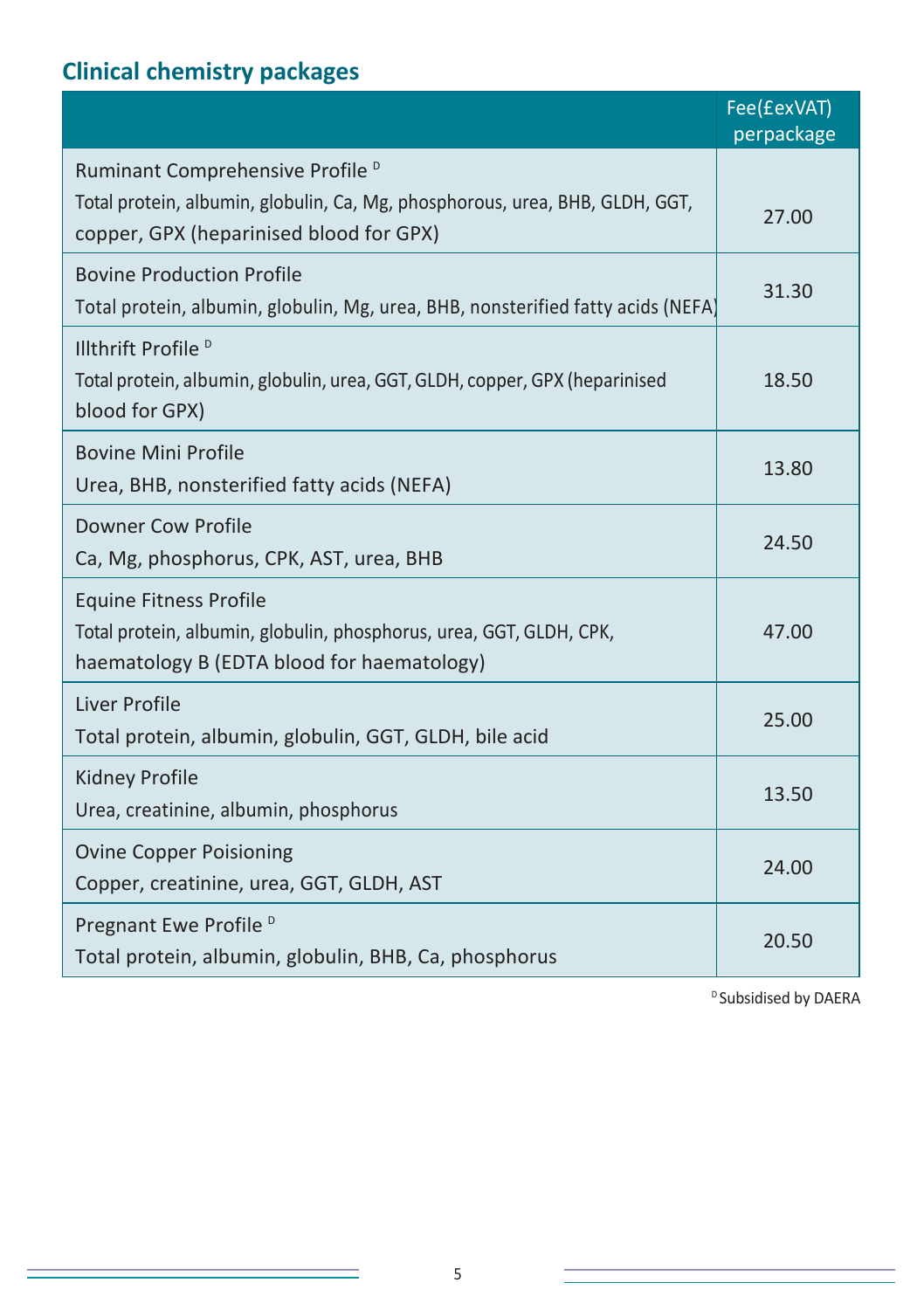#### **Trace element packages**

|                                                                                                                             | Fee(£exVAT)<br>perpackage |
|-----------------------------------------------------------------------------------------------------------------------------|---------------------------|
| Pooled Iodine samples<br>Plasma inorganic Iodine on pool of 6 individual samples                                            | 19.00                     |
| Herd/Flock mineral profile (6 samples)<br>Pooled plasma inorganic iodine, GPX (individual heparinised), copper (individual) | 55.00                     |
| Individual mineral profile<br>Plasma inorganic iodine, GPX (heparinised blood), copper                                      | 19.50                     |

#### **Haematology**

|                                                                                       | Fee(£exVAT)<br>pertest |
|---------------------------------------------------------------------------------------|------------------------|
| Haematology B - PCV, Hb, RCC, platelet count, WCC (including differential) $\text{D}$ | 16.20                  |

#### **Abortion/stillbirth serology packages** D

|                                                                                                  | Fee(£exVAT)<br>pertest |
|--------------------------------------------------------------------------------------------------|------------------------|
| <b>Bovine Package</b><br>Leptospira Hardjo, Neospora caninum, BVD antibody, IBR (BoHV-1)antibody | 9.00                   |
| Ovine Package A<br>Enzootic abortion agent, Toxoplasma gondii                                    | 6.50                   |
| Ovine Package B<br>Enzootic abortion agent, Toxoplasma gondii, Border disease virus              | 12.50                  |
| Porcine Package A<br>ADV, PRRS and Leptospira Bratislava                                         | 17.50                  |
| Porcine Package B<br>ADV, PRRS, Leptospira Bratislava and porcine parvovirus                     | 12.50                  |

#### **BovineViralDiarrhoeaTesting**

Fee(£exVAT) pertest BVDV antibody by ELISA (blood)\* 3.50 Paired BVDV antibody by ELISA (blood)<sup>D</sup>  $\sim$  9.50 BVDV antibody in milk by ELISA (milk)\* 5.10

<sup>D</sup> Subsidised by DAERA \*Test accredited to ISO17025 standard

<sup>D</sup> Subsidised by DAERA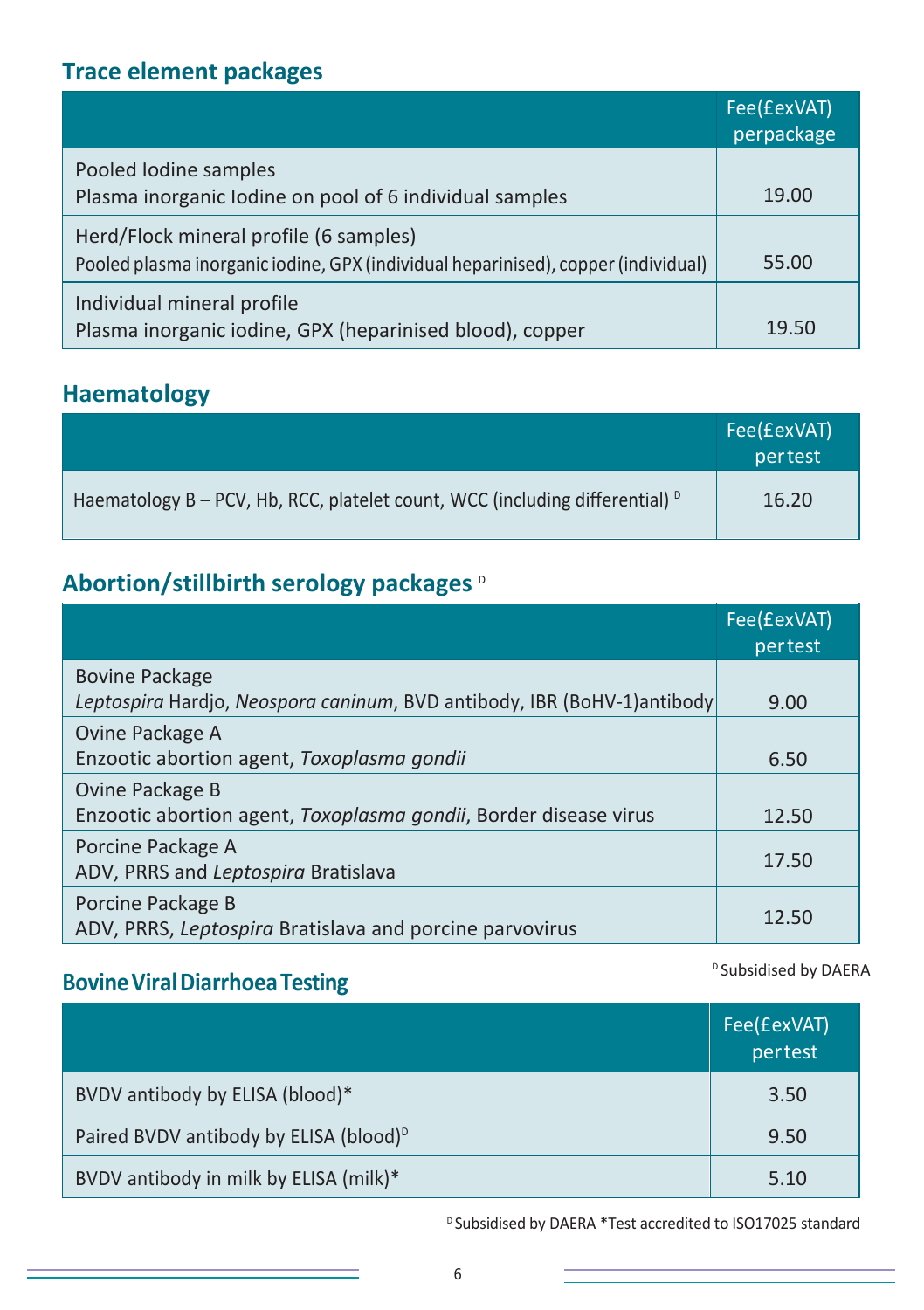| <b>BVD testing continued</b>                                                                                                    | Fee(£exVAT)<br>pertest |
|---------------------------------------------------------------------------------------------------------------------------------|------------------------|
| BVD virus by antigen ELISA (blood)*<br>{Please note that it should only be used in animals > 75 days old}                       | 4.70                   |
| BVDV individual real time RT-PCR (serum, tissue) in calves*<br>{Please note that this test must be used in calves <75 days old} | 11.00                  |
| BVDV individual real time RT-PCR (serum, tissue) in adult animals*                                                              | 16.00                  |
| BVDV pooled serum sample real time RT-PCR (maximum 25 animals)*                                                                 | 25.00                  |
| BVDV bulk tank milk real time RT-PCR*                                                                                           | 25.00                  |

#### **Skindiseasepackage**

|                                                                     | Fee(£exVAT) |
|---------------------------------------------------------------------|-------------|
|                                                                     | perpackage  |
| Ringworm and Dermatophilus culture                                  | 18.70       |
| Microscopic examination for ringworm and ectoparasites <sup>D</sup> | 14.50       |

<sup>D</sup> Subsidised by DAERA

\*TestaccreditedtoISO17025standard

#### **Parasitology packages**

|                                                                                      | Fee(£exVAT) |
|--------------------------------------------------------------------------------------|-------------|
|                                                                                      | perpackage  |
| Faecal worm/fluke egg count <sup>D</sup>                                             | 8.00        |
| Faecal worm egg count and coccidia <sup>D</sup>                                      | 8.00        |
| Pooled faecal samples for worm/fluke egg count (mamimum 10<br>samples per pool pool. | 22.50       |

### **Mastitis packages** DESUS DAERA

|                                                                                                                          | Fee(£exVAT)<br>perpackage |
|--------------------------------------------------------------------------------------------------------------------------|---------------------------|
| Clinical Mastitis <sup>D</sup>                                                                                           |                           |
| Bacterial culture, sensitivity                                                                                           | 20.50                     |
| Mastitis Herd Screening MP1 <sup>D</sup>                                                                                 |                           |
| Somatic cell count (SCC), bacterial culture and sensitivity as appropriate<br>(four individual labelled quarter samples) | 26.00                     |
| Individual Clinical Case MP2<br>Somatic cell count (SCC), bacterial culture and sensivity as appropriate (1 sample)      | 25.20                     |

<sup>D</sup> Subsidised by DAERA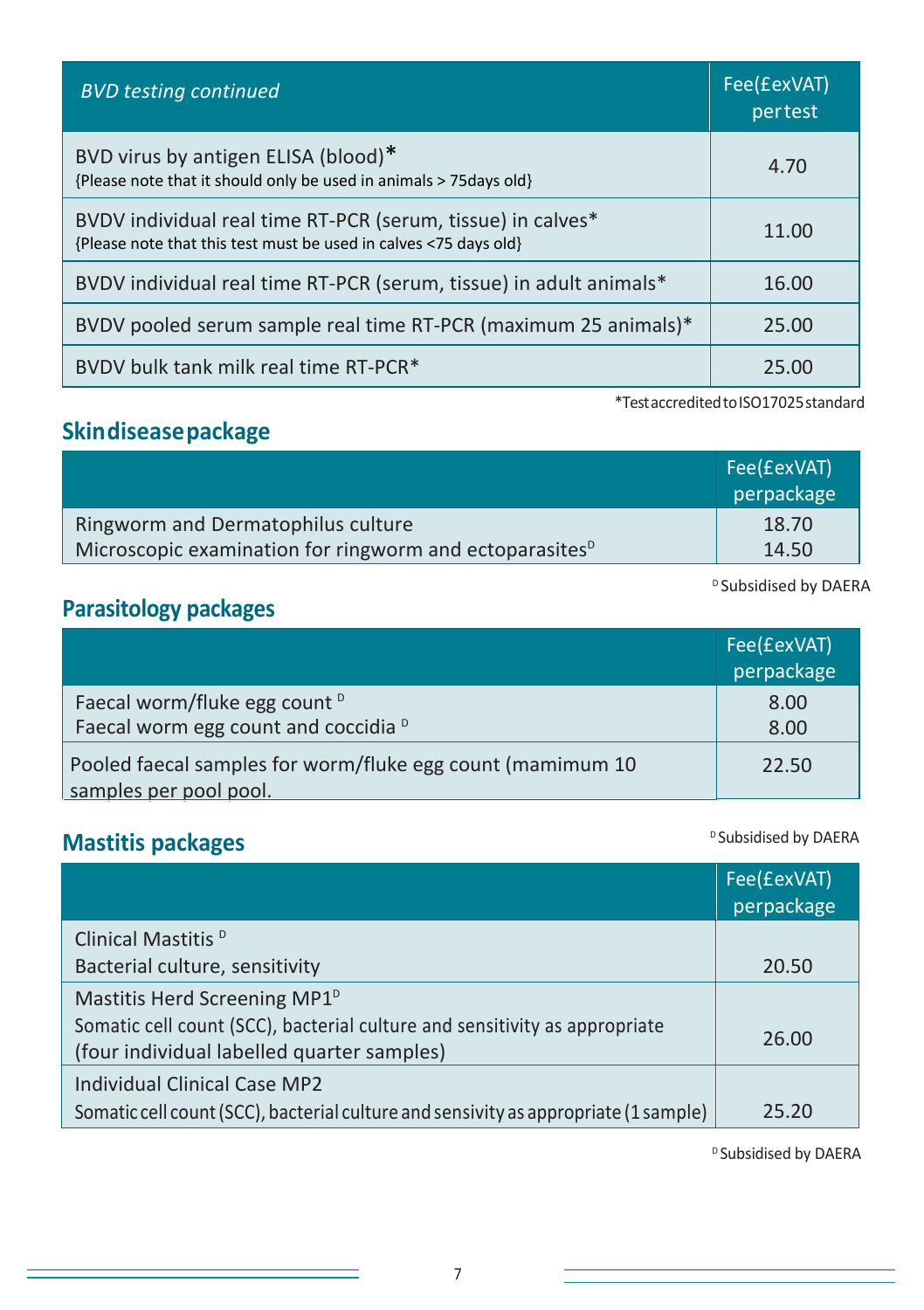### **Clinical chemistry**

|                                                                                                                                                                                                                                                                                                                                                                | Fee (£ex VAT)                                  |
|----------------------------------------------------------------------------------------------------------------------------------------------------------------------------------------------------------------------------------------------------------------------------------------------------------------------------------------------------------------|------------------------------------------------|
|                                                                                                                                                                                                                                                                                                                                                                | per test                                       |
| <b>Automated Tests</b><br>Albumin, alkaline phosphatase, ALT, AST, BHB, bile acids, bilirubin, calcium,<br>chloride, cholesterol, CPK, creatinine, GGT, GLDH, globulin, glucose (fluoride/<br>oxalate), GPX (heparinised), LDH, magnesium, nonesterified free fatty acids<br>(NEFA), phosphorus, potassium, sodium, total protein, triglycerides, urea, copper | $1-6:5.10$                                     |
| Any six or more automated tests requested on any one sample                                                                                                                                                                                                                                                                                                    | 4.50                                           |
| <b>Manual Tests</b><br>Zinc sulphate turbidity (ZST; serum)<br>Zinc<br>Vitamin F<br>Whole blood lead<br>PII (individual plasma inorganic iodine)<br>Plasma selenium                                                                                                                                                                                            | 4.10<br>6.20<br>3.50<br>10.00<br>17.00<br>5.00 |
| Tissue (please contact laboratory first)<br>Calcium (bone), magnesium (bone), phosphorus (bone)<br>Copper (kidney, liver) <sup>D</sup><br>Lead (kidney, faeces) <sup>D</sup><br>Vitamin E (tissue)<br>Selenium (kidney)                                                                                                                                        | 150.00<br>9.50<br>9.50<br>58.50<br>64.40       |
| Miscellaneous<br><b>Urinalysis</b><br>Urinary calculi analysis<br>Exudate / transudate examination (specific gravity, protein content, microscopic<br>examination)                                                                                                                                                                                             | 5.75<br>14.00<br>7.50                          |
| Toxicology- (please contact laboratory first)<br>Alpha-chloralose, carbofurans, couramins, metaldehyde, paraquat, strychnine                                                                                                                                                                                                                                   | Price on<br>application                        |

<sup>D</sup> Subsidised by DAERA

Ī,

<u> 1989 - Johann Barn, amerikansk politiker (</u>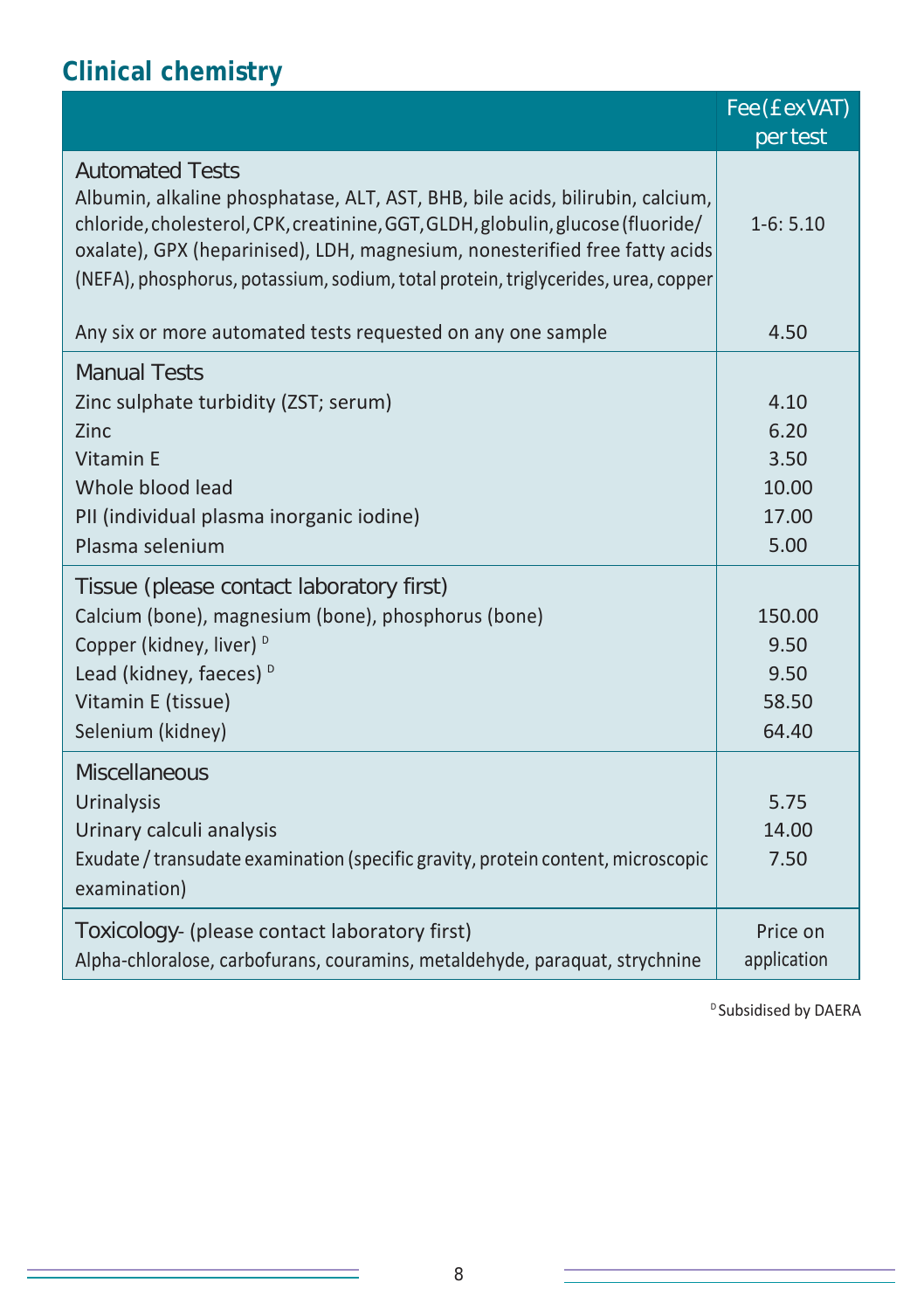### **Bacteriology**

|                                                                      | Fee (£ex VAT)<br>perpackage |
|----------------------------------------------------------------------|-----------------------------|
| <b>General Bacteriology</b>                                          |                             |
| Comprehensive bacterial culture and sensitivity including biolog/API | 31.50                       |
| identification and serotyping if appropriate                         |                             |
| Basic bacterial culture <sup>D</sup>                                 | 19.50                       |
| Campylobacter culture                                                | 15.50                       |
| Serpulina hyodisenteriae culture (swine dysentery)                   | 21.00                       |
| Clostridium perfringens alpha, beta and epsilon toxins ELISA         | 26.00                       |
| Ringworm culture                                                     | 9.50                        |
| Dermatophilus culture                                                | 9.20                        |
| Tricomonas culture (sheath washing/vaginal mucus)                    | 20.00                       |
| Campylobacter enrichment culture                                     | 15.00                       |
| Contagious equine metritis organism culture <sup>D</sup>             | 27.00                       |
| Mycoplasma bovis antigen detection (PCR)                             | 15.00                       |
| Toxigenic Pasteurella multocida screen (ELISA) (by arrangement only) | 15.00                       |
| Johne's faecal PCR*                                                  | 28.00                       |

### Parasitology **D**

|                                                                | Fee (£ex VAT)<br>perpackage |
|----------------------------------------------------------------|-----------------------------|
| Faecal worm/fluke egg count                                    | 8.00                        |
| Faecal lungworm larvae count                                   | 8.00                        |
| Faecal worm egg count and coccidial oocyst examination         | 8.00                        |
| Anthelmintic resistance screening (egg count reduction method) | 80.00                       |

D Subsidised by DAERA

\*Test accredited to ISO17025 standard

Ī,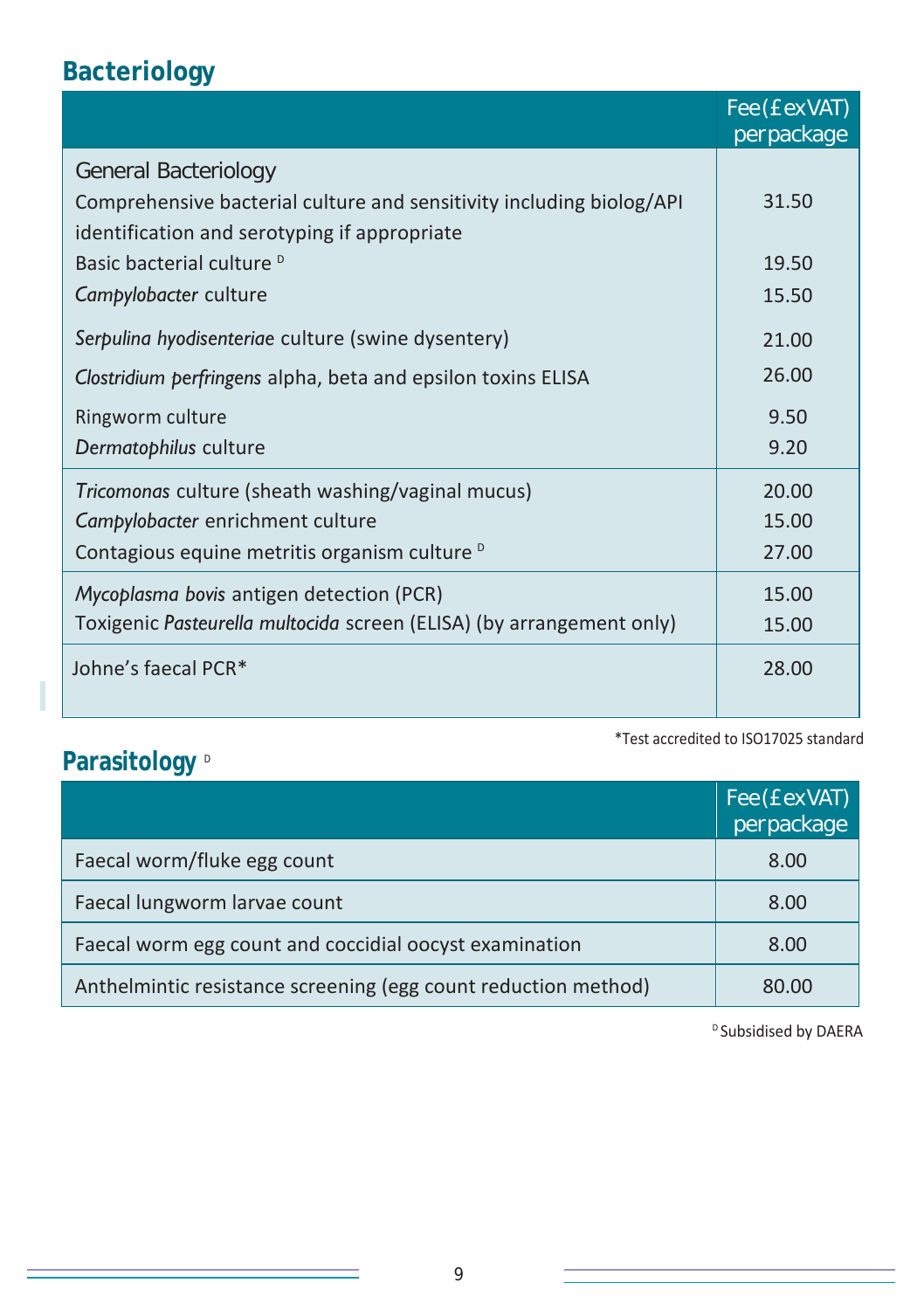#### **Serology**

|                                                                            | Fee(£exVAT) |
|----------------------------------------------------------------------------|-------------|
|                                                                            | per package |
| Salmonella Dublin ('O' and 'H' antigens)                                   | 5.50        |
| Leptospira Hardjo (MAT)                                                    | 3.90        |
| Leptospira Pomona (MAT)                                                    | 3.90        |
| Leptospira Icterohaemorrhagiae (MAT)                                       | 3.90        |
| Leptospira Bratislava (MAT)                                                | 3.90        |
| Leptospira spp. multi-antigen test (Canicola, Icterohaemorrhagiae, Pomona, | 12.70       |
| Ballum, Hardjo, Bratislava, Autumnalis, Tarasovi (all MAT))                |             |
| Leptospira Hardjo (ELISA)*                                                 | 5.00        |
| Johne's (Mycobacterium avium subsp. paratuberculosis) (ELISA)*             | 4.70        |
| Mycoplasma bovis (ELISA)                                                   | 11.00       |
| Toxoplasma gondii (LAT) <sup>D</sup>                                       | 5.50        |
| Bovine respiratory syncytial virus (BRSV) (ELISA)*                         | 6.20        |
| Parainfluenza-3 virus (PI3V) (ELISA)*                                      | 6.20        |
| Infectious bovine rhinotracheitis (IBR) whole virus (ELISA)*               | 4.70        |
| Infectious bovine rhinotracheitis (IBR) gE marker (ELISA)*                 | 5.10        |
| Paired Bovine respiratory syncytial virus (BRSV) (ELISA)                   | 18.00       |
| Paired Parainfluenza-3 virus (PI3V) (ELISA)                                | 18.00       |
| Paired Infectious bovine rhinotracheitis (IBR) virus (ELISA)               | 18.00       |
| Neospora (ELISA)*                                                          | 5.70        |
| Fasciola hepatica (ELISA)*                                                 | 6.30        |
| Malignant catarrhal fever (MCF) (IFAT) <sup>D</sup>                        | 6.00        |
| Border disease virus (ELISA)*                                              | 4.30        |
| Enzootic abortion agent (Chlamydophila abortus) (ELISA)*                   | 5.50        |
| Porcine respiratory and reproductive syndrome (PRRS) virus                 | 10.90       |
| Porcine parvovirus (ELISA)*                                                | 6.70        |
| Equine Influenza Virus (IFAT)                                              | 18.50       |
| Equine Herpes Virus (IFAT)                                                 | 18.50       |

<sup>D</sup>Subsidisedby \*Test accredited to ISO17025 standard

÷.

<u> 1980 - Johann Barnett, fransk politik (</u>